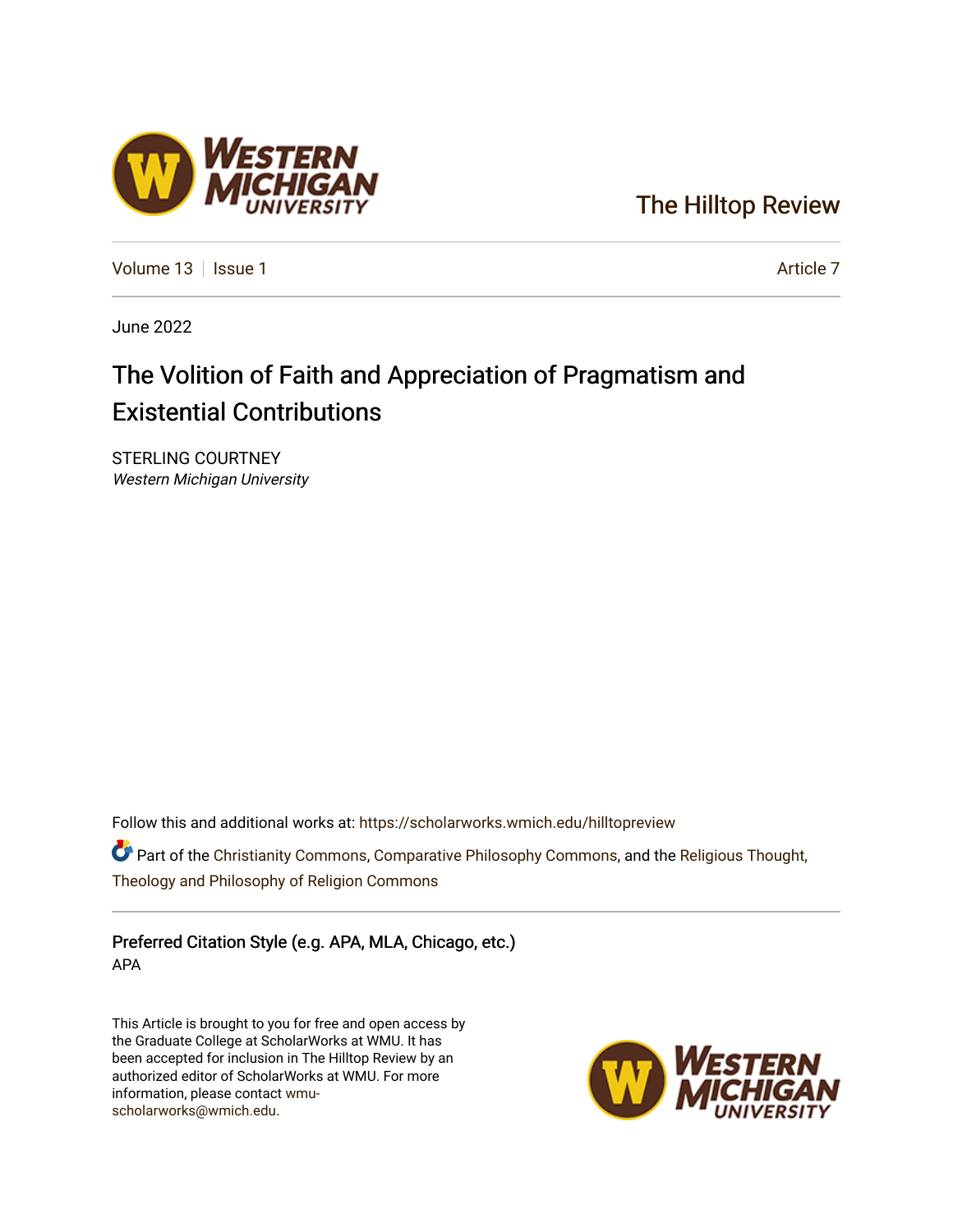# **The Volition of Faith and Appreciation of Pragmatism and Existential Contributions** *By Sterling Courtney*

**Abstract:** Propositions of belief depend on some degree of factual basis. Philosophical arguments vary as to whether certainty is necessary to form beliefs which can lead to compelling faith. Furthermore, if faith is a criteria for salvation, the volition of faith would be fundamental in ones' culpability for having faith. Idealism represents the antithetical position of pragmatism and involves factual accounts in which to base beliefs, however, this paper intends to provide various considerations for pragmatic and existential philosophies by examining concerns of William James, Blaise Pascal, Soren Kierkegaard, and others. I.e., "Pascal's Wager" is a philosophical idea used to demonstrate a practical argument that faith is better, and more reasonable, than unbelief. Kierkegaard measures faith's virtue to the contrary of dependency on fact and reason, expressing that the obligation of Christianity is not to affirm the existence of God, but to love God. A utility of existential thought and pragmatism concerns self-transformation. Although the voluntary nature of belief may remain ambiguous, a willing commitment to faith is certain.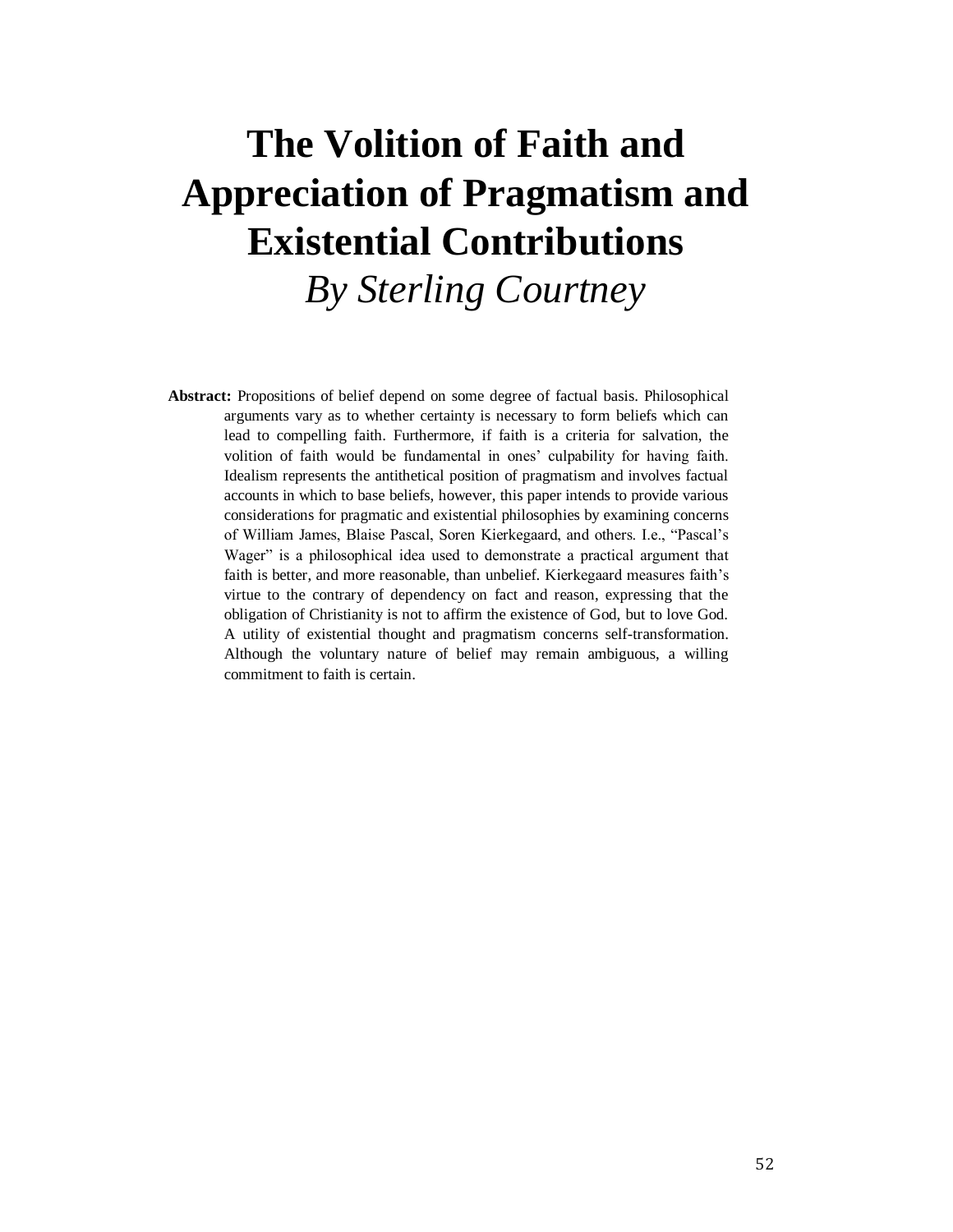#### **Introduction**

Although many theologians and philosophers have adequately reasoned and are content in their position, upon a cursory review of literature, one may find controversy and contemplative dissatisfaction inferring the volition of faith. The topic is regarded repeatedly by references sharing familiar existential philosophers, Pascal, Kierkegaard, and James. The argument may lie somewhere in the varied interpretations of their works. In respect of this, references to *Pascal's Wager,* James's *Will to Believe*, and James' *The Variety of Religious Experiences* will be included.

Pragmatism and existentialism can collaborate in some respects: the existence of relative "working" truths for the sake of a successful, prosperous, and deep life, whatever truth may be otherwise, can blend with a strong contempt for rationalism. The intent of collaborating these three philosophers is to collate the commonalities of pragmatism and existentialism for considering the nature of belief and faith. Another philosopher of existentialism, Karl Jaspers, expressed truth through four aspects: Usefulness (pragmatism), scientific evidence, moral conviction, and existential faith… faith is the necessary basis of all meaningful human existence (Seyppel, 1953, pp. 229, 230).

It is conceivable that the three philosophers mentioned above had a similar audience in mind. It is said that James' was less concerned with the institution of religion (Johnson, 2003, pp. 101, 109) and more with reasoned belief and faith for ones' self-transformation (Koopman, 2017, p. 494). Kierkegaard criticized Christendom in favor of a Christianity manifest through personal subjective truth (Wisdo, 1987). Although a devout Catholic, Pascal certainly wasn't targeting church patrons expressing religiosity when he proposed the wager saying, "Men despise religion. They hate it and are afraid it may be true" (Pascal, 2019, p. 52). Whether or not we can settle the volition of faith, we can find convincing impetus for consideration.

#### **Belief Versus Faith**

Christian tradition has generally affirmed that one's faith in God is purposeful, albeit with the dynamics of faith containing an element of 'belief.' There is the argument as to whether 'belief' is voluntary and discretional or contingent and dependent on evidence. If belief is truly involuntary and determined by evidential conditions, and the nature of Christian faith is dependent on certain beliefs, how can faith be a voluntary matter? Furthermore, if faith is not voluntary, how can someone be culpable according to whether or not they have the requisite beliefs of the atonement as the reconciliation of God and humanity through Jesus Christ?

Although various references regard belief and faith interchangeably, it may help parse the two concepts. Merriam-Webster Dictionary cites the "essential meaning" of faith as 'belief in the existence of God' and 'a system of religious beliefs' yet "fully defines" faith as a 'firm belief in something for which there is no proof' and 'belief and trust in God' (Merriam-Webster, 2021).

A definition of belief is 'something that is accepted, considered to be true, or held as an opinion.' Furthermore, belief 'may or may not imply certitude in the believer.' Faith 'almost always implies certitude even where there is no evidence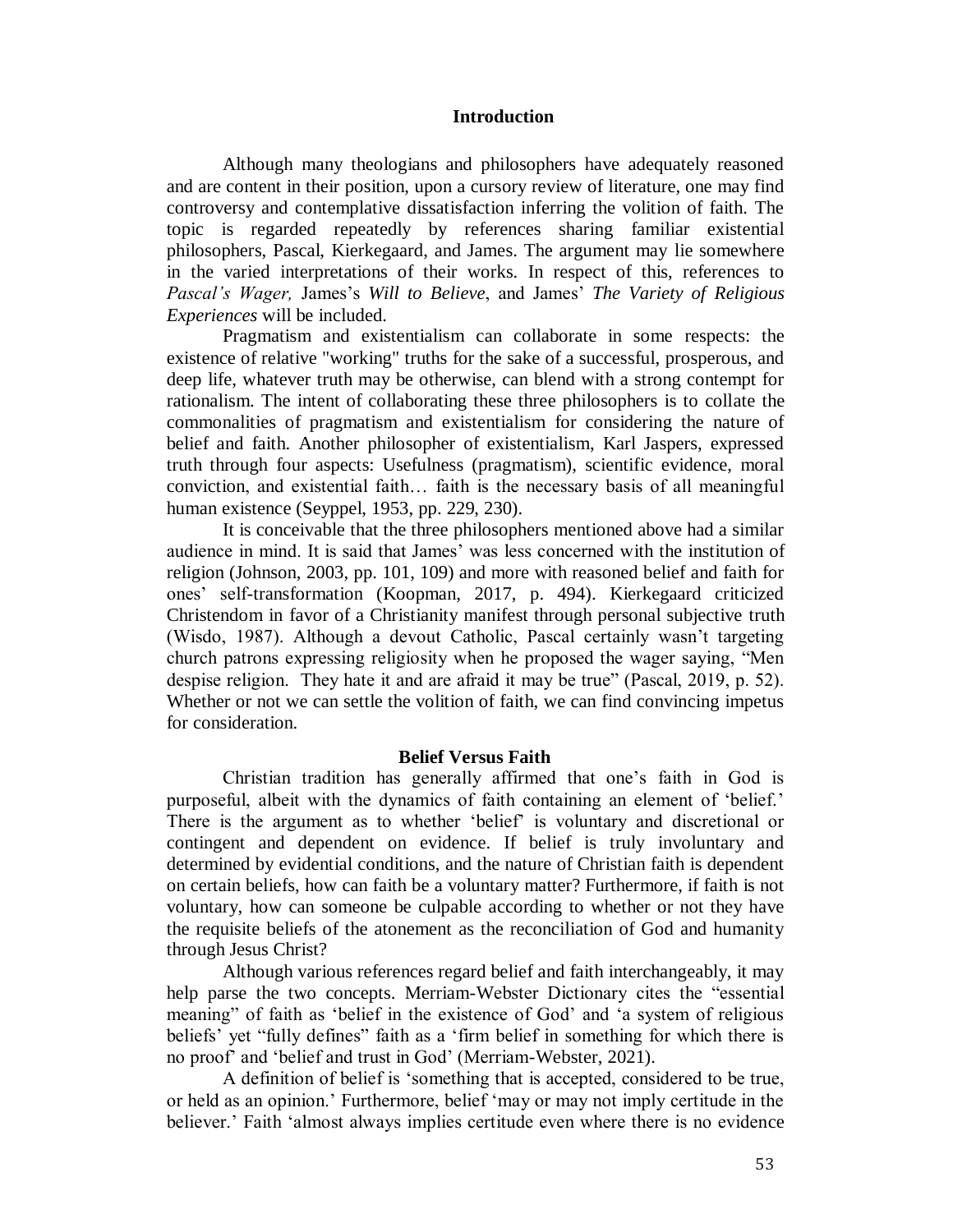or proof' (Merriam-Webster, 2021). So, our beliefs are concepts, ideas, and opinions of which we are convinced through experience and learning. Our beliefs can change over time depending on acquiring more knowledge and experience throughout our lives. The dictionary entry for faith, 'belief and trust in God,' favors an equation where faith is a product of belief and trust (Marti, 1946, p. 30). Adding to this equation, in James 2:17 from the New Living Translation (NLT), "So you see, faith by itself isn't enough. Unless it produces good deeds, it is dead and useless." Therefore, faith becomes a product of belief, trust, and action. When we believe with enough confidence to act, we exercise faith from William James "The whole defense of religious faith hinges upon action" (James, The Will to Believe and Other Essays in Popular Philosophy, 1912, p. 24). Considering these sources, belief refers to an agreement, and faith relates to commitment.

#### **Free Will**

A theme that has preoccupied theologians and philosophers from Augustine to William James, historical ruminations regarding belief and will are sufficient for relevant concern (Wisdo, 1987, p. 95). From the fourth century, one may brood how Augustine reconciles his beliefs that humans are morally responsible for their actions versus his view that one's life is predestined. He spent much of his life concerned with the unity between two fundamentally divergent concepts; the grace of God and man's original sin (Peterson, 2005-06, p. 11). In Augustine's early writings, he expresses that man cannot choose to be good without having the ability to choose (Peterson, 2005-06, p. 3). For Christian history, 412 is the pivotal year when Augustine changed his theology, teaching that the will to believe in Christ was predestined and that God is not the cause of any evil. Still, that evil comes from humanity's free will to sin (Wilson, 2018, p. 285). While the Catholic Church considers Augustine's teaching consistent with free will (Portalié, 1913), predestination is a concept of Augustinian Calvinism (McMahon, 2012, pp. 7-9). For Augustine, the two assertions, man's free choice to choose evil and reliance on God's grace for salvation, are never at odds (Peterson, 2005-06, p. 11). However, this contradiction fuels confusion.

#### **Pragmatic Volition of Belief and Faith**

To regard the volition of belief and faith with concern to pragmatism, appraisal of contrasting philosophical positions may sufficiently offer opposing views for consideration: Idealism will suffice. Pragmatism is a philosophical approach that evaluates the practical consequence as the main component of applied theories or beliefs. Idealism refers to a philosophy that asserts that reality as we can know it is mentally constructed and immaterial, thoughts and ideas as reality's main component.

Twentieth-century philosopher, Fritz Marti, considered an expert in post-Kantian idealism (OSU Library, 1909-2009), asserts that we cannot embrace a belief at will because all beliefs are conditionally supported by proof. Therefore, no one can believe what he knows is not true (Marti, 1946, p. 34). In the chapter Deciding to Believe, moral philosopher Bernard Williams 1929-2003, states that a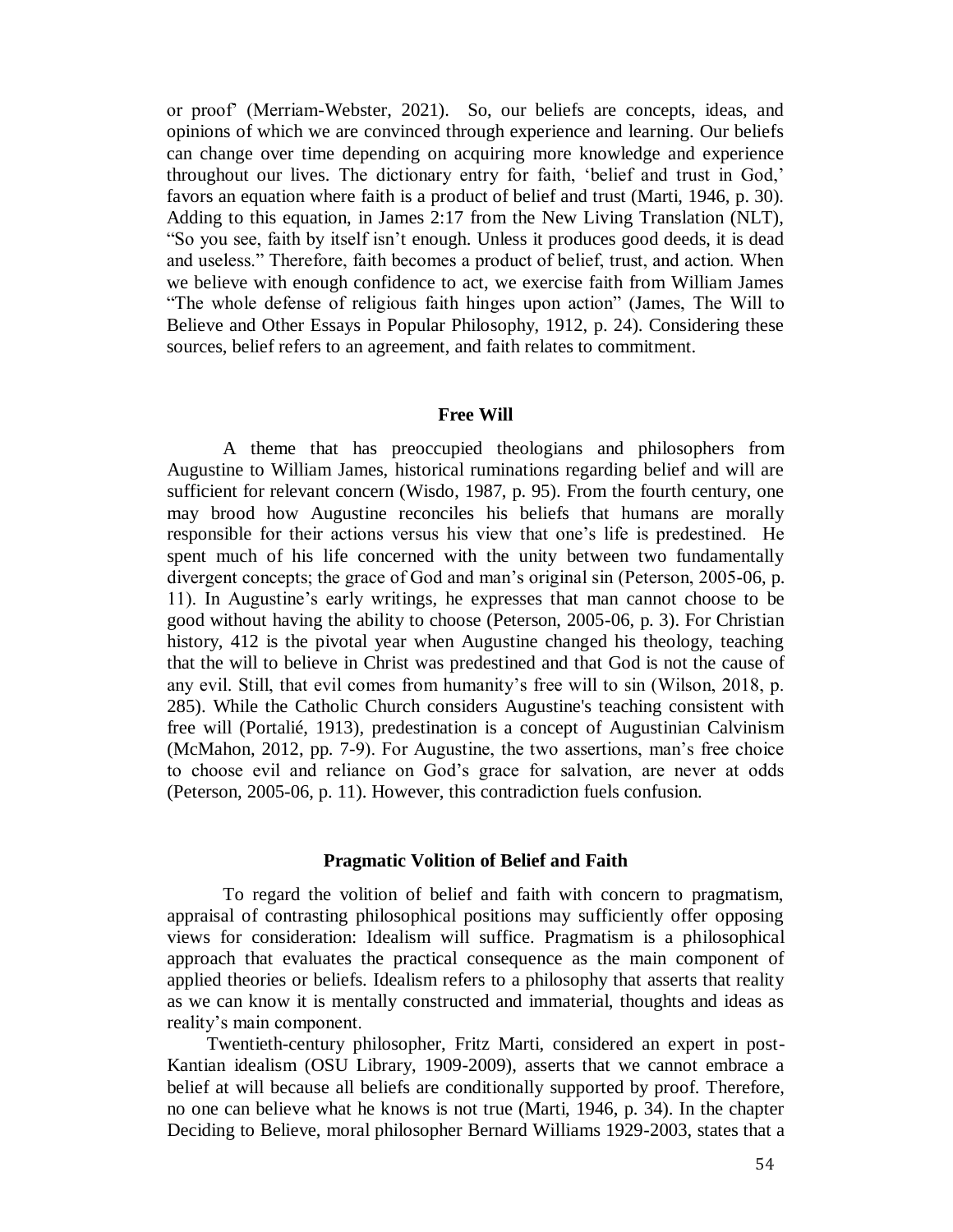belief necessarily aims at the truth, discrediting the ability to form a belief on a known falsehood (Williams, 1976, pp. 136-151).

Perhaps commonly mistaken, William James' pragmatism does not succumb to belief in falsehoods; qualifying hypothetical options saying:

Well, of course, I agree as far as the facts will allow. Wherever the option between losing truth and gaining it is not momentous, we can throw the chance of gaining truth away, and at any rate, save ourselves from any chance of believing falsehood by not making up our minds at all till objective evidence has come (James, The Will to Believe and Other Essays in Popular Philosophy, 1912, pp. 18, 19).

James' famous philosophical viewpoint, pragmatism, was that freedom of the will exists, but not as the freedom to create an idea. However, supporting credulity, the will to believe suggests that perhaps evidential proof through scientific investigation is not appropriate or relevant for deciding issues raised by religious experience. James indicates that religious belief can be a personal decision made from the heart with the conviction of as a passional nature influencing our opinions; in essence, one's conviction of objective evidence is a subjective matter (James, The Will to Believe and Other Essays in Popular Philosophy, 1912, p. 15). James expresses that the element of faith is that Christian religion has recognized despite philosophy's tendency to avoid in its search for absolute truths… "Faith means belief in something concerning which doubt is still theoretically possible; and as the test of belief is a willingness to act, one may say that faith is the readiness to act in a cause the prosperous issue of which is not certified to us in advance" (James, The Sentiment of Rationality, 1912, p. 90)

Reiterating the likeness of pragmatism and existentialism, "working' truth reasoned as existential reality is more than mere intellectual truth. Pascal expressed this position by saying, "The heart has its reasons which reason knows nothing of... We know the truth not only by the reason but by the heart." In The Little Prince, Antoine de Saint-Exupery echoes this thought with, "What is essential is invisible to the eye" (Saint-Exupery, 1943, p. 73). James hinges volition of belief on our passional nature, influencing our opinions to the point of inevitability (James, The Will to Believe and Other Essays in Popular Philosophy, 1912, p. 18). Kierkegaard explains belief as an act of will that negates uncertainty and doubt, arguing that belief is ultimately a resolution of the will by stating, "belief is not a form of knowledge, but a free act, an expression of the will" (Wisdo, 1987, p. 107).

Influenced by Kierkegaard and in a like manner rejecting authoritarian and dogmatic religion, Karl Jaspers developed a version of existentialism in which the effort to understand our existence comes from selfanalysis leading to a personal crusade for truthfulness concerning the transcendent. With truth as a common theme for Jaspers, the correlation between pragmatism and existentialism is apparent for consideration of four elements of truth: Practical usefulness, scientific evidence, moral conviction, and existential faith. As understood above, James' pragmatic belief is defined by practical use and confidence of will. For Jaspers, faith is the necessary foundation of all meaningful existence (Seyppel, 1953, p. 230).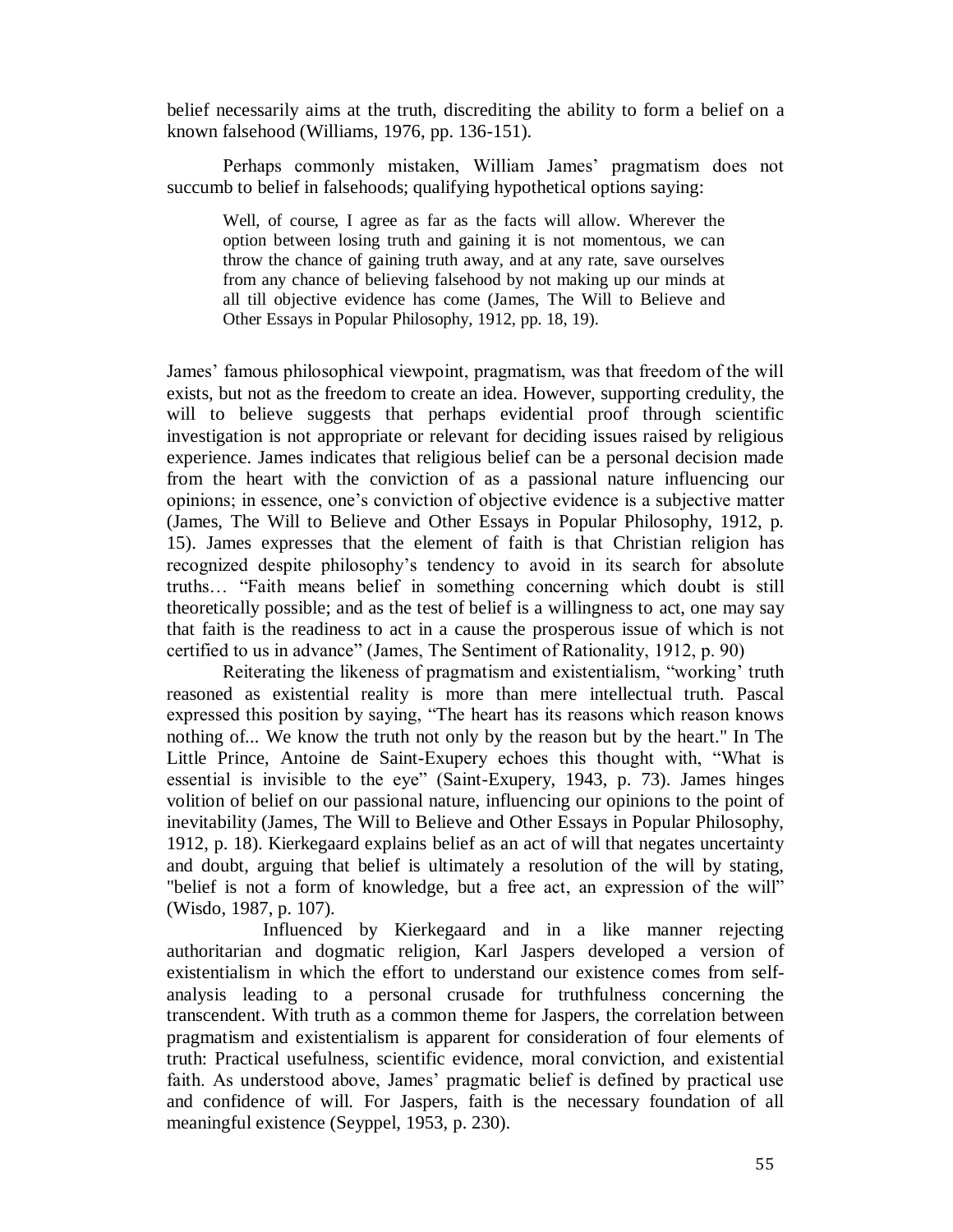#### **The Proposition of Faith with Diminishing Belief**

As mentioned earlier, belief and faith differ, including action through trust and commitment. James uses belief and faith interchangeably in The Will to Believe. Known for his work in applied ethics and philosophy of religion, American philosopher Louis Pojman (1935 – 2005) supported the claim that propositional belief in the existence of God is not necessary for authentic religious faith. Given this view, genuine faith can be established in a "profound hope" that Christianity is true together with a passionate orthopraxy as if Christianity is true. As with the previous dictionary entry, if faith as a product of belief and trust can be analyzed in terms of a disposition or a commitment to act, then it follows that we do not need to believe that x exists to believe in or sincerely hope in the existence of x. Therefore, according to Pojman, someone who assigns a probability of less than .50 to Christianity's central principles can embody an authentic Christian faith and thereby receive the benefits of religion (Himma, 2006, pp. 65, 66).

Considering Kierkegaard's understanding of belief and faith, we can examine the extent to which the will can be said to contribute to the acquisition of religious faith as more introspective, stressing the priority of Christian praxis over theory. Faith involves living Christianity, not just theorizing about it (Paulsen, 2008, p. 61). Kierkegaard believes that although one can explain the acquisition of our shared beliefs by appealing to the will, this analysis cannot help us understand the Christian faith. To attain eternal truth, one must pursue and develop faith. Faith is a condition that reflects ones' subjective passion. The element of risk is central to this view of faith (Emmanuel, 1991, p. 280). Given the earlier dictionary definition, faith implies certitude with no evidence (Merriam-Webster, 2021).

For Kierkegaard, the strength of faith is inversely proportional to objective proof. With certitude, there is no faith, and the greater the uncertainty, the greater the faith: "The more objective security, the less inwardness (for inwardness is precisely subjectivity), and the less objective security, the more profound the possible inwardness" (Kierkegaard S. , 2009, p. 188). The greater the improbability that a proposition such as "Christianity" is true, the greater the volitional effort required to accept it. The degree to which the truth of Christianity is objectively uncertain is a desire that it is logically impossible to the extent that there is no possibility that it could turn out to be true (Emmanuel, 1991, p. 281). Kierkegaard reasons that if the scriptures could be authenticated, they would be knowledge, not confused with faith. Therefore he rejects any objective explanation which purports to explain the acquisition of faith but relies on personal subjective spirituality by saying, "Christianity is spirit, the spirit is inwardness, inwardness is subjectivity, subjectivity is essentially passion, and in its maximum an infinite personal, passionate interest in one's eternal happiness" (Kierkegaard S. , 1941, p. 33). For Kierkegaard, 'faith' is a miracle so far removed from 'belief' that he would not support any attempts to explain it by an appeal to the will (Wisdo, 1987, p. 110). Moreover, Kierkegaard concludes that "an 'objective' acceptance of Christianity is paganism" (Kierkegaard S. , 1941, p. 116). Consider James' remark in Pragmatism that expresses his will to believe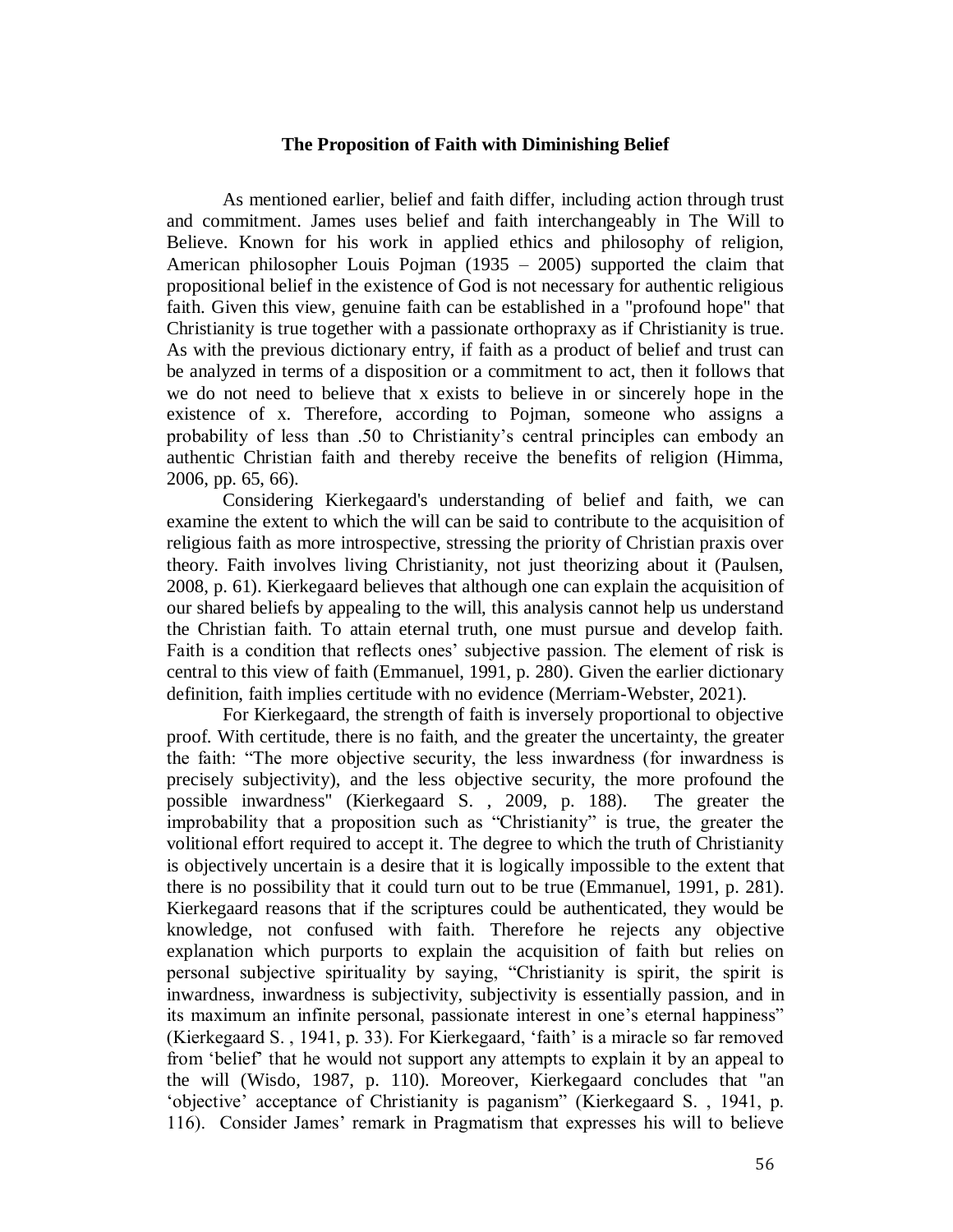doctrine to justify his religious beliefs; "…in the end, it is our faith and not our logic that decides such (religious) questions, and I deny the right of any pretended logic to veto my own faith" (James, Pragmatism. A New Name for Some Old Ways of Thinking, 1907, p. 140). The pragmatist state makes minor claims on having ultimate knowledge about anything, so knowledge is always based on probability. The question lies in the sense of whether something is true enough to elicit a particular action.

#### **Significance of Pascal's Wager & Pragmatism**

The wager takes its name from Blaise Pascal (1623–1662). He had studied many of the traditional arguments for the existence of God but did not find the arguments persuasive. Living in an era when gambling was popular among society, Pascal's work was intended to facilitate the conversion of religious skeptics in secular society and perhaps the restoration of apathetic Christians based on chance (Pecorino, 2001). For this writing, exploring objections to the wager is not necessary to reason for the sake of spirituality.

Based on the aforethought concerning the varied probability that God exists, suppose that you are unsure, but you do think the existence of God is a real possibility. Then despite your uncertainty, you should commit to living a devout religious life because there is so much to gain and comparatively little to lose. The more traditional arguments for the existence of God, such as the cosmological argument, the design argument, the moral argument, and the argument from religious experience, are arguments for a theoretical conclusion (e.g., "God exists"). "Pascal's Wager" is a pragmatic argument urging us to adopt a spiritual way of life, concluding not that God exists but that one should live as if God exists. The wager aims for a "practical" conclusion ("You should wager on God's existence"). Pascal's thoughts on conversion included that God's grace sometimes works by helping a person see the available evidence as convincing (Rota M. , 2017, p. 4). Once we no longer demand certainty, the available evidence is sufficient to make Christian commitment reasonable. Simply stated, if one considers that the net good that would come from committing to God if Christianity is true is much greater than the net cost of commitment if Christianity is false.

William James' view was that "Religion also includes the following psychological characteristics: A new zest which adds itself like a gift to life, and takes the form either of lyrical enchantment or appeals to earnestness and heroism;" as well as "An assurance of safety and a temper of peace, and, in relation to others, a preponderance of loving affections" (James, The Varieties of Religious Experience, 2012, p. 355).

Again, controversy concerning grace and free will are relevant objections to the wager. Numerous passages in the New Testament maintain that salvation depends on individuals' actions through faith. However, other scriptural texts imply that salvation is dependent on God and destiny, such as seen in Calvinism (Rota M. , 2016, p. 70). Further consideration of James' contribution to American Psychology via pragmatism enables either conviction. Understanding the limitations of objective truth versus what pragmatic truth offers makes possible either perspective. In comparison, objective reality means that something exists independent of subjectivity; pragmatic truths answer what we need to know in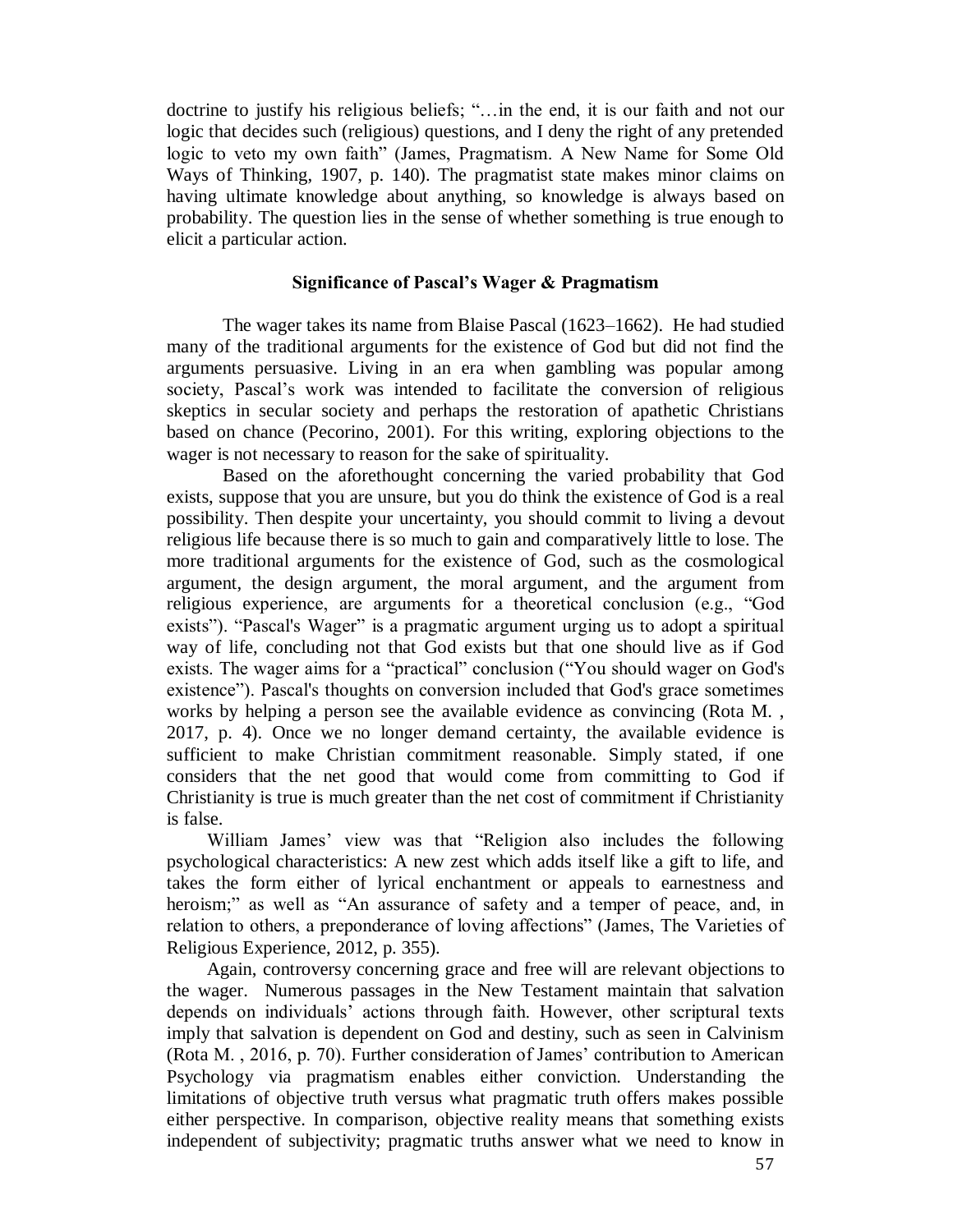interacting with objective reality, i.e., knowledge is validated by its practical consequences (Johnson, 2003, p. 105). James' pragmatic approach accounts for the certainty that in search of truth, there will be fallacies. James can be credited with establishing that, under certain passional conditions, it may be morally permissible to accept a truth claim beyond what the evidence supports (Bishop, 1994, p. 29).

If the function of the religious claim is to secure a basis for moral commitment, then James's conditions for pragmatic acceptance of such a claim appear to be met. Frequently cited, from The Will to Believe, James expresses the genuine option (For James, when a decision is based on the medley of life, forced, and momentous preferences) most compelling which he thinks religion presents as follows:

Religion says essentially two things: First, she says that the best things are the more eternal things, the overlapping things, the things in the universe that throw the last stone, so to speak, and say the final word ...an affirmation which obviously cannot yet be verified scientifically at all… [and] the second affirmation of religion is that we are better off even now if we believe her first affirmation to be true (James, The Will to Believe and Other Essays in Popular Philosophy, 1912, pp. 4, 24).

This statement does not refer to God; the Jamesian formulation of the wager reduces religious claims to ethics: religion is about the ultimate values (Bishop, 1994, p. 26).

#### **Pragmatism and Jamesian Self-Transformation**

In The Varieties of Religious Experience, James recommends discounting institutional religion and concentrating on personal and psychological factors, his reason being that the institutional aspect focuses on the routine orthopraxy (Gavin, 1984, p. 146).

Worship and sacrifice, procedures for working on the dispositions of the deity, theology, and ceremony, and ecclesiastical organization are the essentials of religion in the institutional branch… In the more personal branch of religion, it is, on the contrary, the inner dispositions of the man himself which form the center of interest, his conscience, his deserts, his helplessness, his incompleteness (James, The Varieties of Religious Experience, 2012, pp. 20, 21).

By focusing upon personal religion, i.e., the religious feelings and experiences of individuals and not on institutional religion (Dein, 2010, p. 527), James made experience central to his definition of religion, "the feelings, acts, and experiences of individual men in their solitude . . . concerning whatever they may consider divine" (James, The Varieties of Religious Experience, 2012, pp. 31-32). Furthermore, spiritual transformation often occurs during and after a period of stress, emotional upheaval, or despair. Therefore, James felt that religious experience was most often beneficial through resolving psychological distress and thus was transformative (Dein, 2010, p. 529). The message of "The Will to Believe" can be summarized as Jamesian self-transformation; writing of faith in oneself can facilitate the work of freely transforming oneself (Koopman, 2017, p.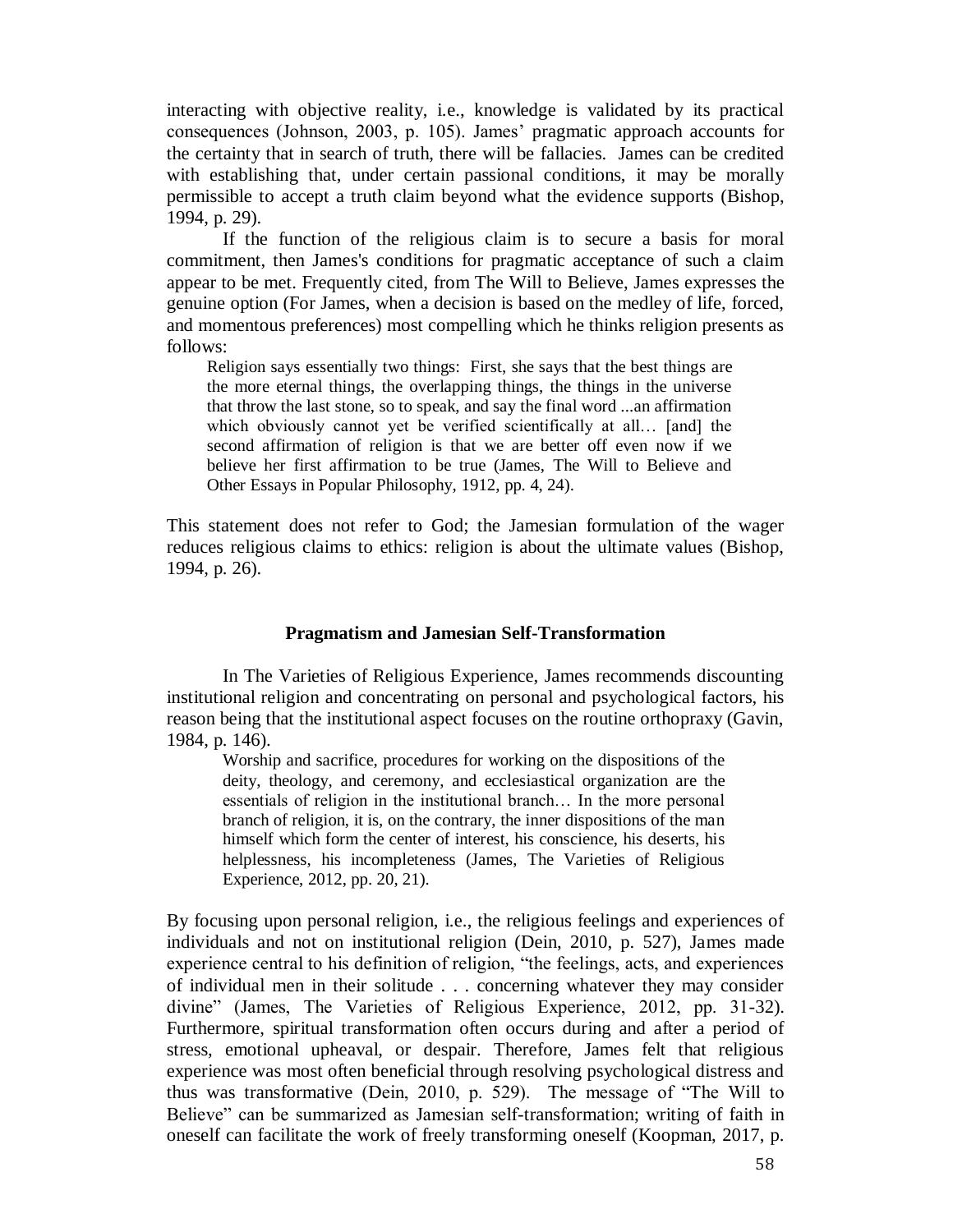505). Evidence of the benefits of religion and spirituality on well-being are well documented and accumulating in the research of Duke University's Harold Koenig and collaborators, with an updated edition of the Handbook of Religion and Health available in 2022 (Koenig, 2021).

In The Psychology of Religion: An Empirical Approach, the authors provide criteria that differentiate spiritual transformation from other types of religious experiences, including a process (sudden or gradual) by which the transformed self is achieved, radical in its consequences, and indicated by such things as a new centering of concern, interest, and behaviors. This process occurs within a social context; specifically, spiritual transformation is recognized by others within a religious frame of reference. If behaviors from these new ideals and changed habits have no permanence, there has been no transformation (Dein, 2010, p. 532).

An example of the utility of the substance of William James' pragmatism is credited by Alcoholics Anonymous (AA) founder Bill Wilson as the essence of the program's spirituality. Viewed simply, the sole purpose of AA is to help people stop addiction, i.e., drinking. By assimilating James, a broader sense of exploring spiritual growth on an individual basis is facilitated by allowing all members, including atheists and agnostics, the opportunity of pursuing spirituality and self-transformation. James suggested the consistent finding that the unique experience of spirituality was just as valid and reliable as the tenets of institutional religion. James defended the mind-cure movement emphasizing the healing power of positive emotions and beliefs. The foundation of AA's spirituality is directly traced to James' individualized "mind-cure" methods in The Varieties of Religious Experience (Kirkland, 2018, pp. 2-4). James uses the term "the sick soul" as he applies the need for self-surrender and subsequent conversion for the goal of "healthy mindedness." Transformation involves the process, gradual or sudden, by which a divided self is "… consciously wrong, inferior, and unhappy, becomes unified and consciously right, superior, and happy" (James, The Varieties of Religious Experience, 2012, pp. 59-153).

Charity and benevolence, AA's twelfth step, after one has a spiritual awakening that came as a result of completing the previous eleven steps, carries the message of AA to other alcoholics and the practice of these principles in all our affairs. James felt that a person could not commit one's life to being optimistic and "healthy-minded" about life without paying careful attention to the call to reduce suffering in the world. The emphasis on spiritual and long-term personal growth is an ever-present theme through service to others (Kirkland, 2018, p. 5).

#### **Conclusion**

Although the volition of belief has contradicting support from meritorious philosophies, theistic religious tradition concerning faith does not depend on what a person believes. In terms of proselytization, rather than evangelizing for belief, i.e., for Christians to believe in the gospel message without evidential certainty, perhaps it would be prudent enough to suggest hope that the gospel message is genuine. Even though belief may or may not be voluntary, a commitment to faith is. Pragmatism claims freedom to act on ideas that present themselves in ways beyond our conscious control and that we have the freedom to select and reject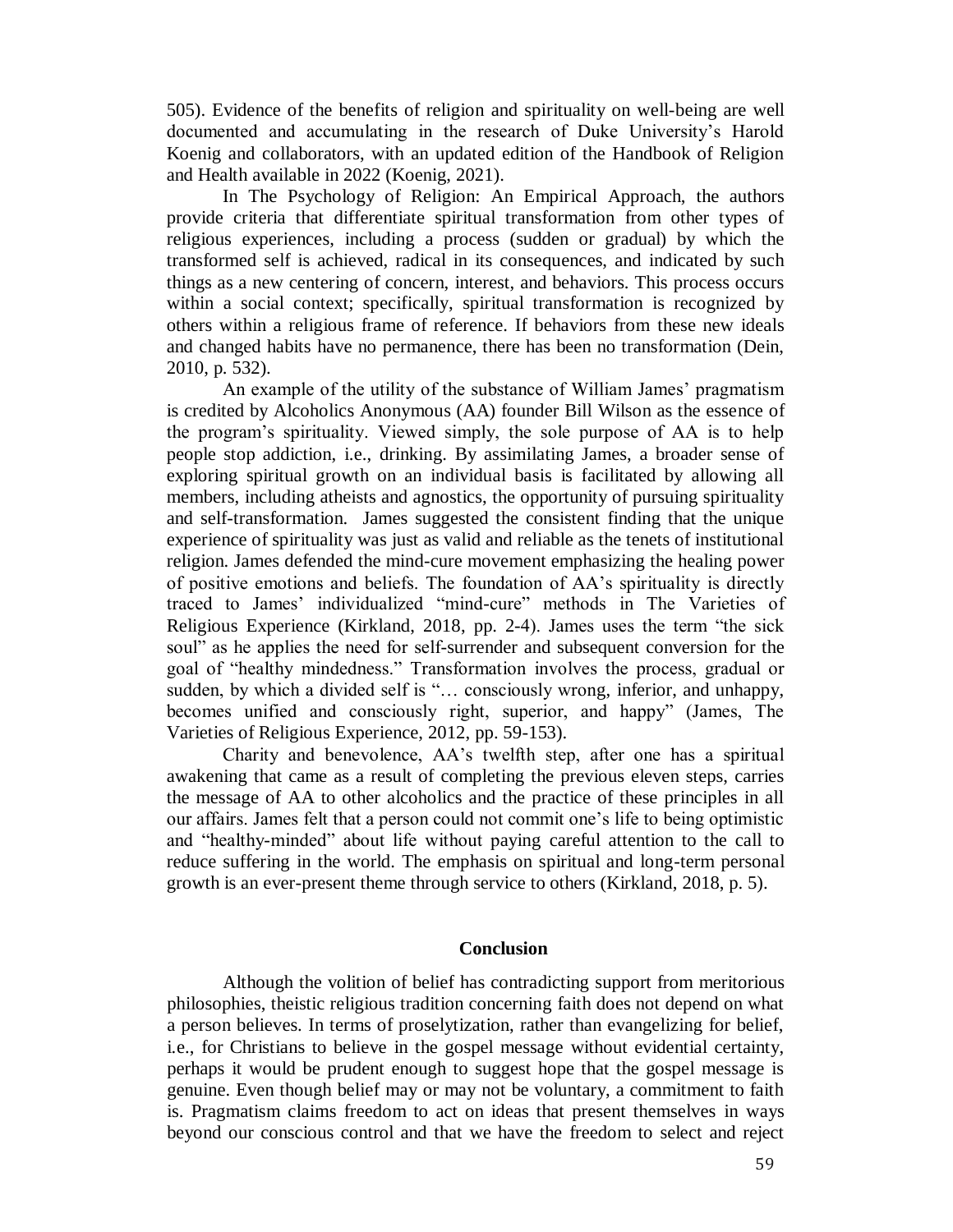which information to focus on. A person thus can direct the stream of consciousness. To James, it is therefore that people who can develop this ability can exercise more control over their minds, resulting in a more profound sense of empowerment. William James' doctrine of pragmatism maintains that we can be justified under certain conditions in holding beliefs for which there is insufficient evidence, but which are of fundamental importance for how we live and how we make sense of the world. James's doctrine of pragmatism also valued religion for its practical value for life as a primary agent for acquiring happiness and wellbeing. James referred to pessimism as "an essentially religious disease" (James, Is Life Worth Living?, 1912, p. 31).

Our faculties of belief were not primarily given us to make orthodoxies and heresies withal; they were given us to live by. And to trust our religious demands means, first of all, to live in the light of them and act as if the invisible world they suggest were real. It is a fact of human nature that men can live and die by the help of a sort of faith that goes without a single dogma or definition (James, Is Life Worth Living?, 1912, p. 41).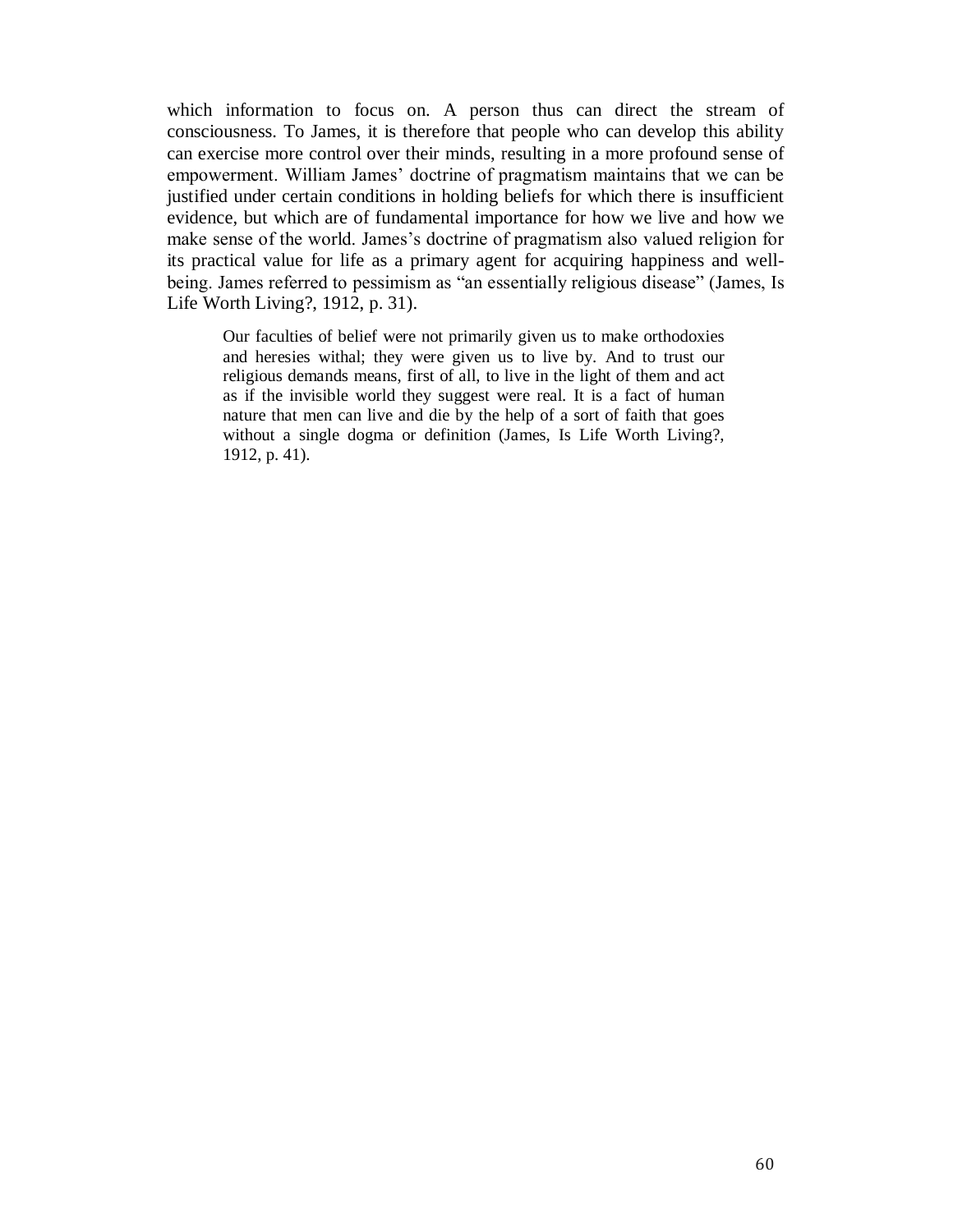#### **References**

- Bishop, J. (1994, July 25). Deciding to Believe: The Ethics & Rationality of Religious Belief. Special lOOth issue, 34(1), 9-31. Auckland, New Zealand: Sophia.
- Dein, S. (2010, September). Judeo-Christian Religious Experience and Psychopathology: The Legacy of William James. Transcultural Psychiatry, 47(4), 523-547.
- Emmanuel, S. M. (1991). Kierkegaard's Pragmatist Faith. Philosophy and Phenomenological Research, 51(2), 279-302.
- Gavin, W. (1984). The 'Will to Believe' in Science and Religion. International Journal of Philosophy of Religion, 139-148.
- Himma, K. E. (2006, January). Christian Faith Without Belief That God Exists: A Defense of Pojman's Conception of Faith. Faith and Philosophy, 23(1), 65-79.
- James, W. (1907). Pragmatism. A New Name for Some Old Ways of Thinking. Cambridge: Harvard University Press.
- James, W. (1912). Is Life Worth Living? In W. James, The Will to Believe and Other Essays in Popular Philosophy (pp. 26-44). New York: Longmans, Green, and Co.
- James, W. (1912). The Sentiment of Rationality. In W. James, The Will to Believe and Other Essays in Popular Philosophy (pp. 63-110). New York: Longmans, Green, and Co.
- James, W. (1912). The Will to Believe and Other Essays in Popular Philosophy. New York: Longmans Green and Co.
- James, W. (2012). The Varieties of Religious Experience. Columbia, SC: Renaissance Classics.
- Johnson, R. A. (2003, Novembeer). In the Spirit of William James. Pastoral Psychology, 52(1/2), 97-110.
- Kierkegaard, S. (1941). Concluding Unscientific Postscript. Princeton: Princeton University Press.
- Kierkegaard, S. (2009). Cambridge Texts in the History of Philosophy: Concluding Unscientific Postscript. Cambridge, U.K.: Cambridge University Press.
- Kirkland, K. (2018). The Influence of William James on the Spirituality of Alcoholics Anonymous. Journal of Humanistic Psychology, 1-9. doi:10.1177/0022167818782522
- Koenig, H. (2021, August 9-13). Duke University 17th Annual Course on Religion, Spirituality, and Health. (H. K. Koenig, Performer) Church of Christ, Durham, NC.
- Koopman, C. (2017, July). The Will, the Will to Believe, and William James: An Ethics of Freedom as Self-Transformation. Journal of the History of Philosophy, 55(3), 491-512. doi:10.1353/hph.2017.0051
- Marti, F. (1946, January). Faith versus Belief. The Journal of Religion, 26(1), 30-41.
- McMahon, C. M. (2012). Augustine's Calvinism: The Doctrines of Grace in Augustine's Writings. Coconut Creek: Puritan.
- Merriam-Webster. (2021, October 13). "Faith." Merriam-Webster.com